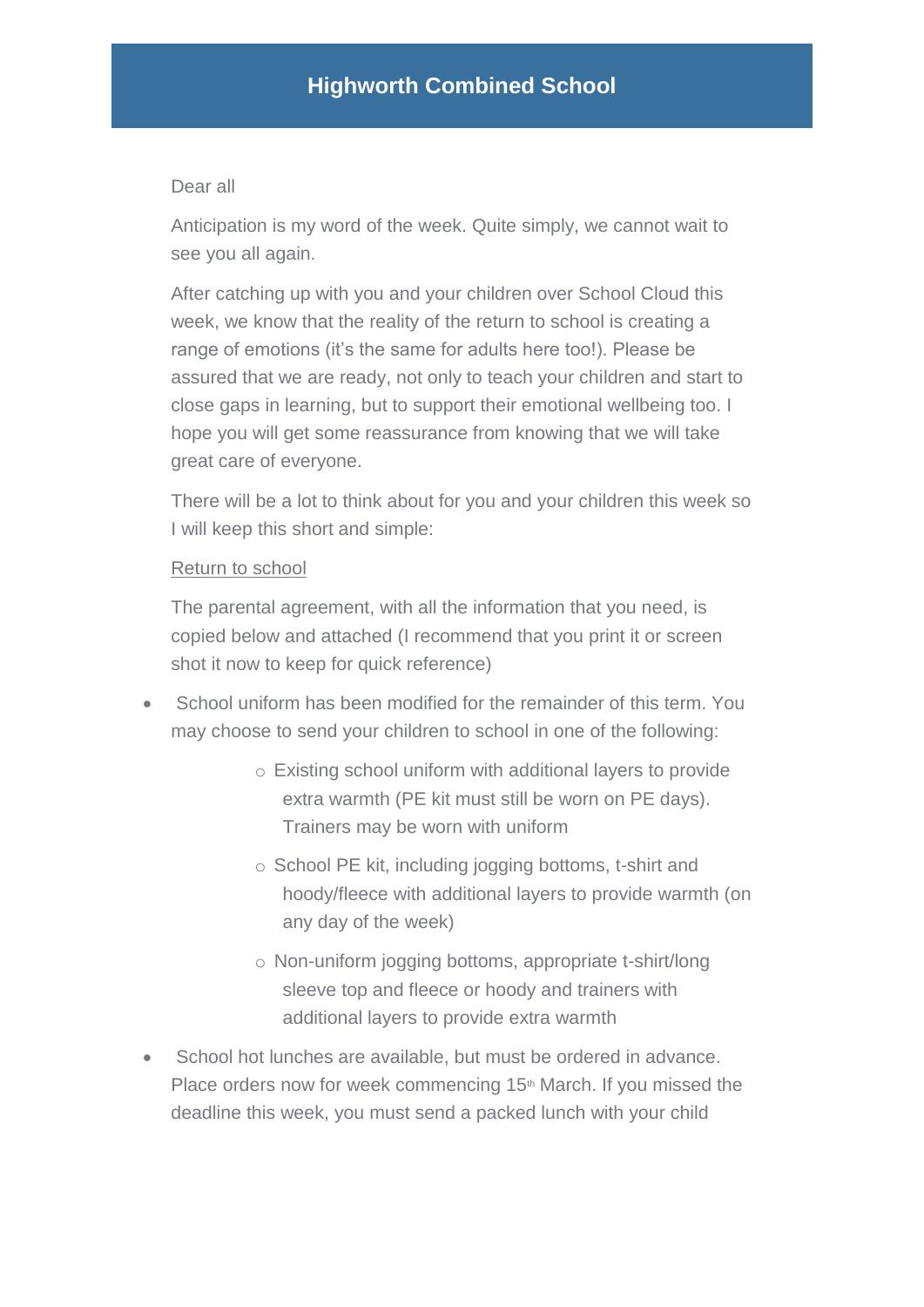- Please do not arrive on the school site before the start time for your child, but within 10 minutes after this time. This will avoid you having to form queues. Likewise at the end of the day
- Water fountains are not in use; you must send a named water bottle every day

## Further information

All staff are working in school today to complete last minute preparation so feedback on Remote Learning completed today will not be sent. If your child would like to bring work completed today to school on Monday, teachers will be happy to give verbal feedback.

The final recorded assembly is now available on the website. Many thanks again to Tracey Thomas for her support with BSL. Please navigate as follows: go to the Highworth Combined School website; click on the tab 'Arrangements During Pandemic'; click on 'Video Messages'; click on 'Friday Assemblies'; click the play button. Apologies for the fact that links in letters have not worked for navigation to videos. We are investigating to resolve this for the future.

We know that some children will not be able to return to school on Monday because they are self-isolating. It is also inevitable that there will be further absences for individuals needing to self-isolate. Remote Learning will be provided, but the process for receiving and returning work will be a little different. Please expect to hear from us within 2 school days of notification of absence.

It is now possible for families with school age children to order their own Covid Lateral Flow Tests. Test kits can be sent directly to your home. Please see further information from the Government using this link: <https://www.gov.uk/order-coronavirus-rapid-lateral-flow-tests>

Did you know that children can learn to read by simply watching television programmes with the subtitles turned on? This is a true fact, backed up by extensive research. Please use this link for further information about an initiative called Turn on the Subtitles: <https://turnonthesubtitles.org/>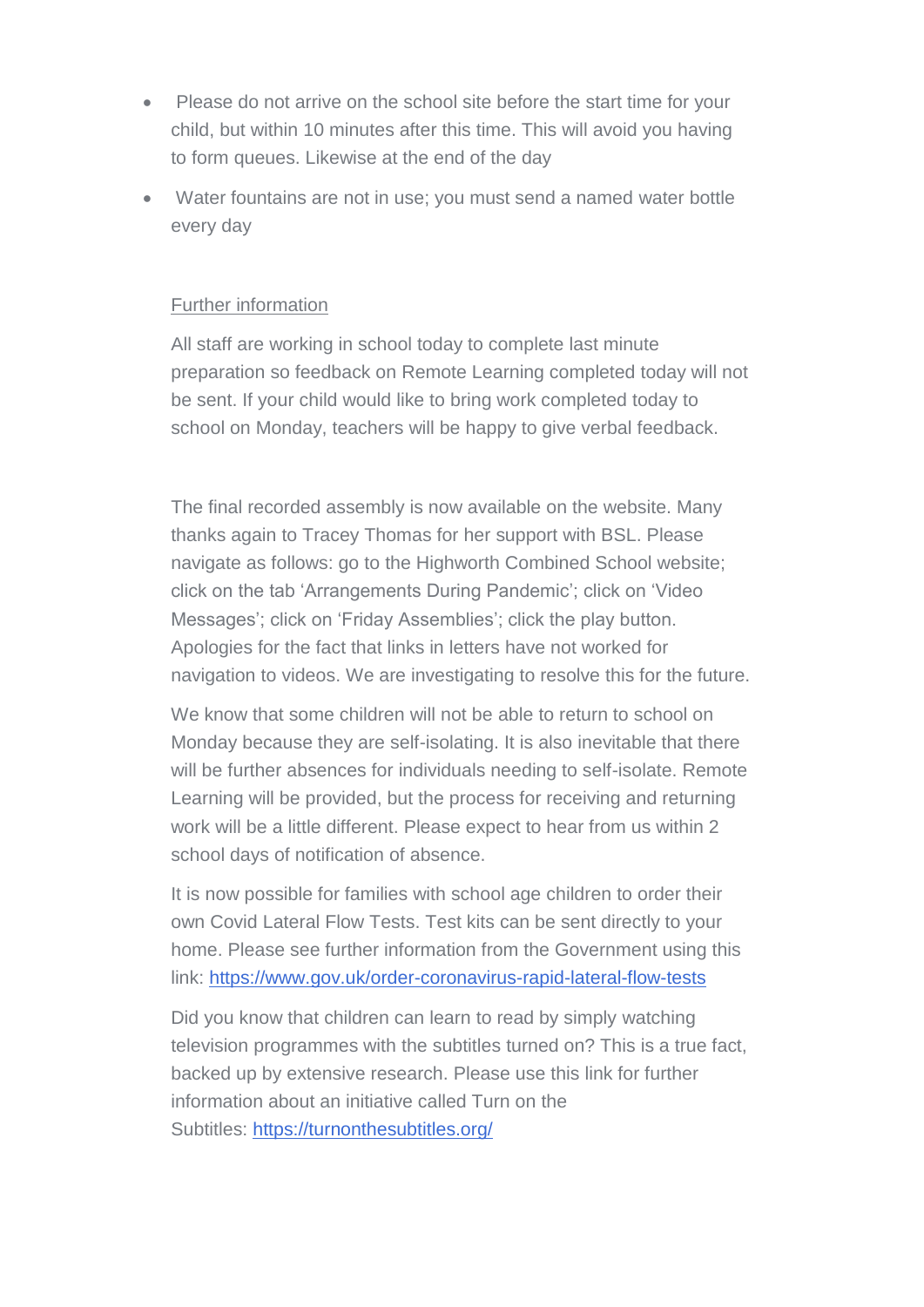Financial pressures are huge right now so please see some information below about qualification for Free School Meals. This is also available on our website.

My very best wishes for a happy weekend and… SEE YOU ON MONDAY!

Clare Pankhania

### Parental agreement for safe return to school of all pupils on  $8<sup>th</sup>$  March 2021

This document has 2 sides. You must read, understand and agree every point before sending your child to school

The safe opening of school is dependent upon avoiding all contact with anyone who is, or could be, infected with coronavirus. The safety of our whole community is dependent on all of us following these rules. They must be followed:

• I will never enter any part of the school site if my child or anyone in my household has any of the symptoms of Covid 19

#### Symptoms of Coronavirus

- high temperature this means you feel hot to touch on your chest or back (you do not need to measure your temperature)
- new, continuous cough this means coughing a lot for more than an hour, or 3 or more coughing episodes in 24 hours (if you usually have a cough, it may be worse than usual)
- loss or change to your sense of smell or taste this means you've noticed you cannot smell or taste anything, or things smell or taste different to normal
- My whole household will self-isolate for 14 days if anyone in the household has any of these symptoms, no matter how mild or whatever I think might be the cause
- I will follow the 'Stay At Home…' guidance found here: [https://www.gov.uk/government/publications/covid-19-stay-at](https://www.gov.uk/government/publications/covid-19-stay-at-home-guidance)[home-guidance](https://www.gov.uk/government/publications/covid-19-stay-at-home-guidance)
- I will immediately inform Highworth School if my household needs to self-isolate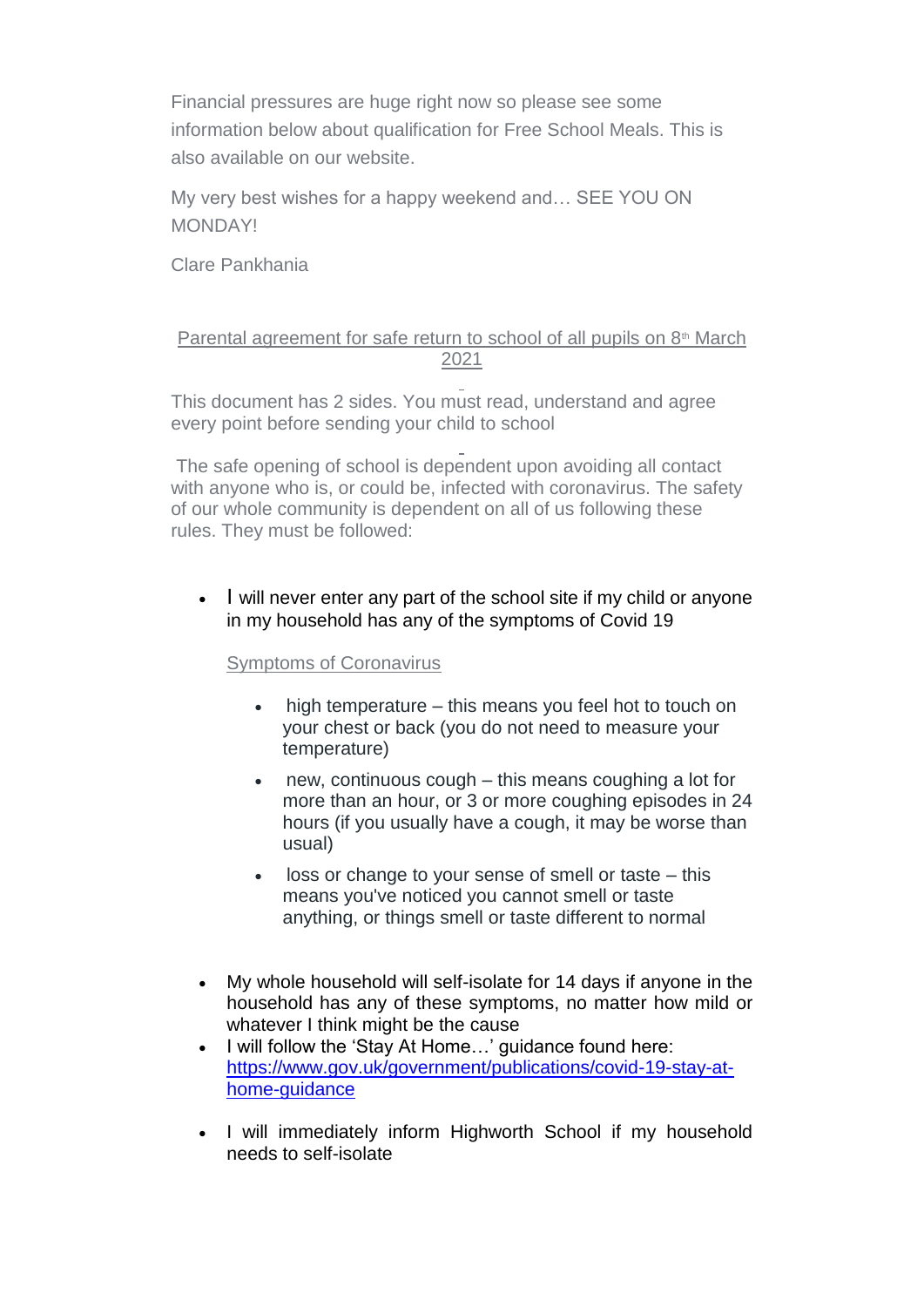- I will ensure that my child and the members of my household are tested for Coronavirus if necessary. I can use this link to book a test: [https://www.nhs.uk/conditions/coronavirus-covid-](https://www.nhs.uk/conditions/coronavirus-covid-19/)[19/](https://www.nhs.uk/conditions/coronavirus-covid-19/)
- I will immediately inform the school if my child has received a positive test result for Coronavirus
- I will contact the school before sending my child back if my child or anyone in my household has been ill with Covid 19

In addition, I know that in sending my child to school I am agreeing that everyone in my household will follow every one of these steps. I know that this is essential to ensure the safety of my child, Highworth staff and our community.

- I know that if my child is unable to follow the rules to keep everyone safe, even if supported by staff to do so, I will have to collect them from school
- I know that I should seek medical advice before sending my child to school if they are classed as being clinically extremely vulnerable
- I know that if my child is unable to attend school, I need to email [reception@highworthcombined.co.uk,](mailto:reception@highworthcombined.co.uk) giving the following information: child's name and class; likely length of absence; Reason for absence. Please specify whether this is due to:
	- o Illness and that this is unrelated to Covid 19
	- o Self-isolation due to symptoms of Covid 19, or contact with a positive case
- I know that whilst school staff will encourage social distancing where they can, my child will come in to close contact with other children and adults within their year group bubble
- I will ensure that my child arrives at school within 10 minutes of the start time allocated for their class:
	- o Group A: Years R, 1, 3 and 6 start at 8.35am
	- o Group B: Years N, 2, 4, 5 start at 8.45am
- If possible, I will walk with my child to school
- If possible, I will allow my Year 6 child to walk to school on their own. If this is not possible, I allow my Year 6 child to walk from the school entrance to their classroom on their own
- I will not allow my Year 6 to walk with friends as they will find it hard to socially distance
- I will use the appropriate entrance to come on to the school site:
	- o Year N: use the 'staff only' wooden gate from the car park
	- o Year R: use the large metal double gates from the car park
	- o Years 1, 2, 3 and 4: use the usual pedestrian entrance
	- o Year 5 and 6: use the large metal double gates from the car park
	- o All children and parents may use the back entrances to the field, but must remain 2 metres apart from other families at all times
- I will use the same gate to collect my child and arrive promptly at the time allocated for their class:
	- o Group A: Years R, 1, 3 and 6 at 3.10pm
	- o Group B: Years N, 2, 4, 5 start at 3.20pm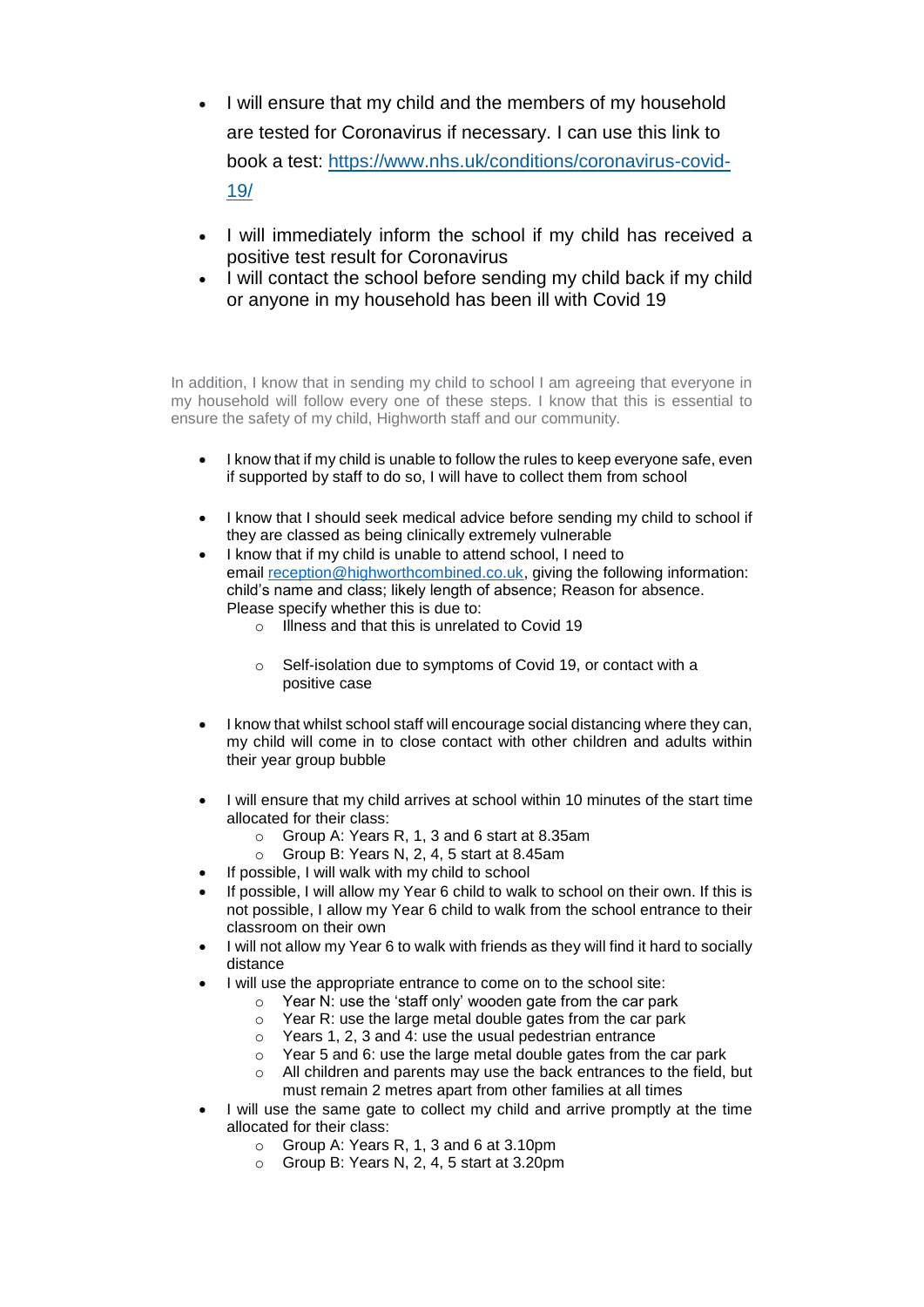- I will take my child to the external door for their classroom and collect them from the same place (the gates to the quadrangle will be open to allow parents to do this).
- When dropping off and collecting my child, I will stand 2 metres away from the door using the yellow lines in place. I will not go beyond the yellow line
- I understand that my child will need to walk alone, the 2 metres, from me to the adult waiting to receive them and will ensure that if this not possible, that my child returns home with me
- I will only remain upon the school site for enough time to drop off or collect my child and I will ensure that my children and I remain 2 metres away from any other family group for the whole of the time that I am on the site
- I will send my child to school every day with a bottle of water with their name written clearly on it as I know that the school drinking fountains will not be available
- I will send my child to school with their lunchbox if needed
- If my child is in Nursery, I will send them to school with a change of clothes in a named bag
- I will send my child to school in their school uniform, except when they have a PE lesson
- I will send my child to school in their PE kit one day a week, when their class has a PE lesson:
	- o Monday: Year 4 and Year 6; Tuesday: Year 3; Wednesday: Year R and Year 1; Thursday: Year 2; Friday: Year 5
- If my child is having a school packed lunch, I will order it on line before Thursday each week for the following week (for all year groups including Nursery and Reception). I will do this even if my child qualifies for a free school meal.
- I will not send hand sanitiser to school with my child as I know that they will wash their hands many times during the day
- I will ensure that I have given my child any required medication and applied sun protection or lotions before they come to school
- I know that I will not be able to enter the school building unless there is an emergency involving my child or if I have a prearranged meeting. I will use the intercom, the phone or email to communicate instead

# Arrangements for families who currently qualify to receive Benefits Related Free School Meals

- Vouchers are sent electronically
- Vouchers are for the value of 1 week's meals for each child; £15
- Vouchers are sent at the beginning of each qualifying week

#### If you think that you now qualify for Benefits

#### Related Free School Meals:

You may have heard of the Government scheme to support families by providing vouchers for those children who receive Free School Meals. Understandably, this is causing confusion. All children from Reception up to Year 2 receive what are called Universal Infant Free School Meals, regardless of the financial circumstances of their family. However, vouchers are only being issued to those families who qualify for Benefits Related Free School Meals. Buckinghamshire Council